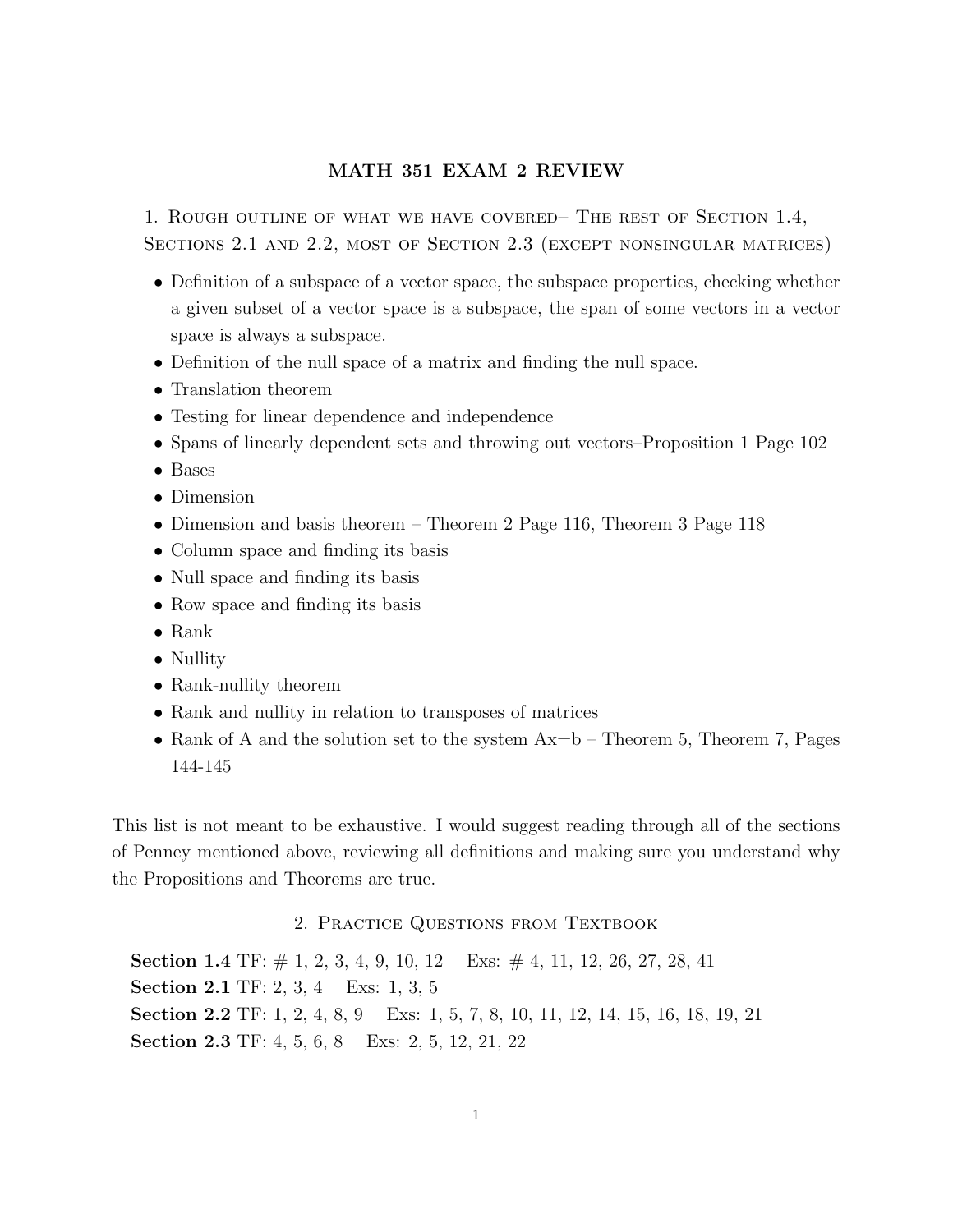(1) Which of the following are subspaces of 
$$
\mathbb{R}^3
$$
?

\n(a) The set of vectors  $\begin{bmatrix} x \\ y \\ z \end{bmatrix}$  such that  $y = x^2$ .

\n(b) The set of vectors  $\begin{bmatrix} x \\ y \\ z \end{bmatrix}$  such that  $x \ge 0$ .

\n(c) The set of vectors  $\begin{bmatrix} x \\ y \\ z \end{bmatrix}$  such that  $z = 0$ .

\n(d) The set of vectors  $\begin{bmatrix} x \\ y \\ z \end{bmatrix}$  such that  $3x - 2y - z = 0$ .

\n(e) The set of vectors  $\begin{bmatrix} x \\ y \\ z \end{bmatrix}$  such that  $x + y = 3$ .

- (2) Which of the following are subspaces of  $\mathcal{P}_2$ ?
	- (a) The set of polynomials of the form  $a_0 + a_2x^2$ .
	- (b) The set of polynomials of the form  $4 + bx$ .
- (3) Which of the following are subspaces of  $M(2, 2)$ ?
	- (a) The set of 2 x 2 matrices with zero trace.
	- (b) The set of 2 x 2 diagonal matrices.
	- (c) The set of 2 x 2 lower triangular matrices.
	- (d) The set of 2 x 2 matrices whose  $(1, 2)$ -entry is  $-3$ .
	- (e) The set of  $2 \times 2$  matrices whose  $(1, 1)$ -entry is 0.
- (4) Suppose S and T are subspaces of a vector space V. Is  $S \cup T$  also a subspace of V? (Note: this is similar to question 41 in Section 1.4 of the textbook, but we are now asking about the union of the two subspaces instead of the intersection. Think about the case where  $V = \mathbb{R}^n$ .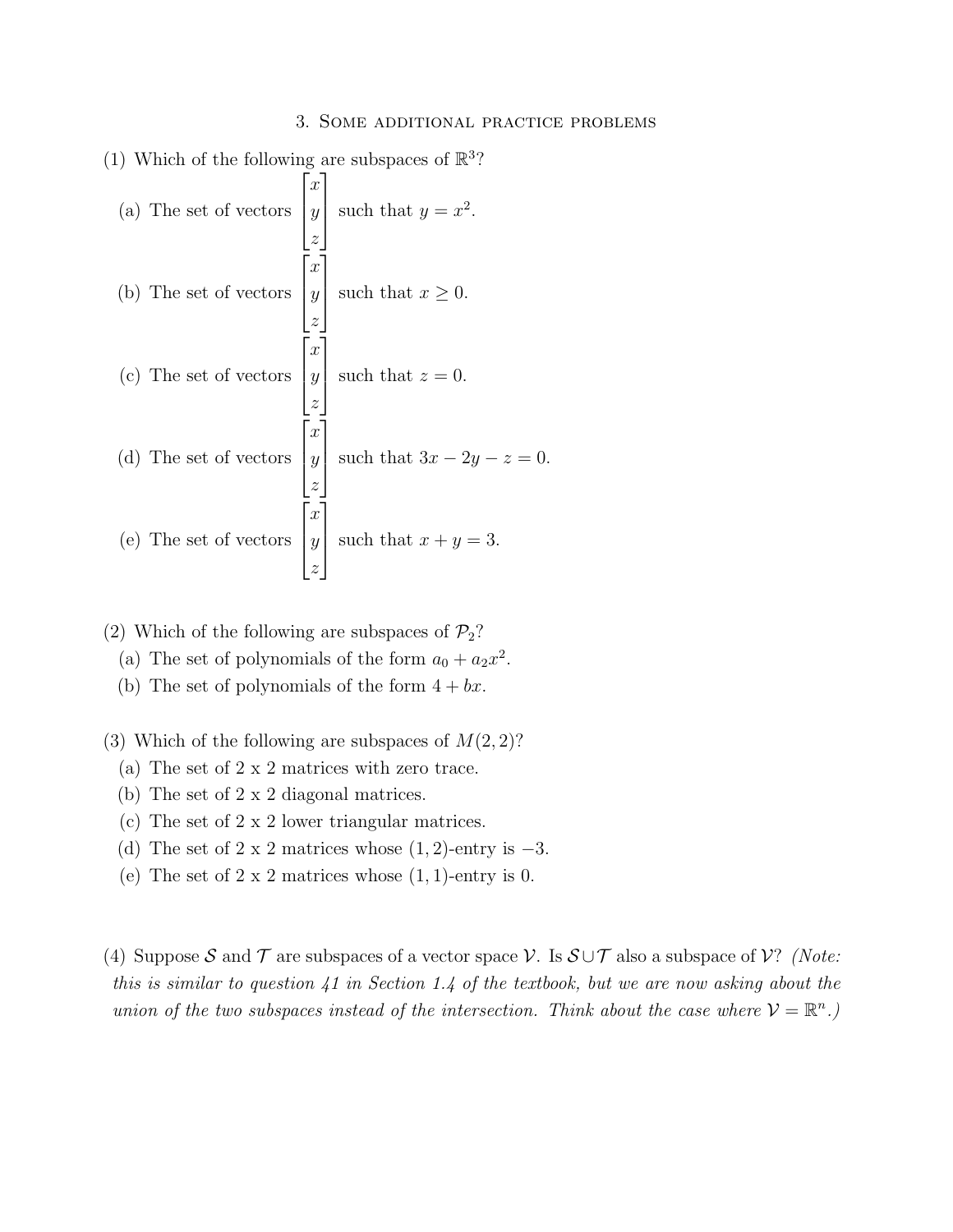- (5) Suppose that  $\mathbf{u}_1 =$  $\sqrt{ }$  $\overline{\phantom{a}}$ 1 3 −2 1  $\Big\vert \,,\, {\bf u}_2 =$  $\lceil$  $\overline{\phantom{a}}$ 3 5 −3 1  $\overline{\phantom{a}}$ and  $\mathbf{u}_3 =$  $\sqrt{ }$  $\overline{\phantom{a}}$ 1 −1 2 1 . Is the span of the set of vectors  $S = {\mathbf{u}_1, \mathbf{u}_2, \mathbf{u}_3}$  all of  $\mathbb{R}^3$ ? Justify your answer. (*Hint: use the dimension of*  $\mathbb{R}^3$ !!)
- $(6)$  Let  $S=$  $\left\{ \begin{bmatrix} 5 & 1 \\ -1 & 9 \end{bmatrix} \right\}$ ,  $\begin{bmatrix} 1 & -1 \\ 0 & 3 \end{bmatrix}$ ,  $\begin{bmatrix} 1 & 1 \\ 0 & 2 \end{bmatrix}$ ,  $\begin{bmatrix} 2 & 2 \\ -1 & 1 \end{bmatrix}$ ? Are these four matrices linearly dependent or linearly independent?
- (7) Is the set  $\{t^3 + t^2 + 2t + 1, t^3 3t + 1, t^2 + t + 2, t + 1, t^3 + 1\}$  in  $\mathcal{P}_3$  linearly dependent or independent?

(8) Are the vectors  $\mathbf{u}_1 =$  $\lceil$  $\overline{\phantom{a}}$ 1 3 −2 1  $\Big\vert \,,\, {\bf u}_1 =$  $\sqrt{ }$  $\overline{\phantom{a}}$ 3 5 −3 1  $\overline{\phantom{a}}$ and  $\mathbf{u}_3 =$  $\lceil$  $\overline{\phantom{a}}$ 1 −1 1 1 linearly dependent or independent?

- $(9)$  For what values of c are the vectors  $\lceil$  $\overline{\phantom{a}}$ −1 0 −1 1  $\vert \cdot$  $\lceil$  $\overline{\phantom{a}}$ 2 1 2 1  $\overline{\phantom{a}}$ and  $\sqrt{ }$  $\overline{\phantom{a}}$ 1 1 c 1 | linearly independent?
- (10) Find a basis for span $\{w_1, w_2, w_3, w_4\}$  where

$$
\mathbf{w}_1 = \begin{bmatrix} 1 \\ -2 \\ 0 \\ 2 \end{bmatrix}, \mathbf{w}_2 = \begin{bmatrix} 2 \\ -3 \\ 1 \\ -1 \end{bmatrix}, \mathbf{w}_3 = \begin{bmatrix} 0 \\ 1 \\ 1 \\ -5 \end{bmatrix}, \mathbf{w}_4 = \begin{bmatrix} 2 \\ -2 \\ 3 \\ 0 \end{bmatrix}.
$$

- (11) Find a basis for all 2 x 2 symmetric matrices, that is the set of all  $A \in M(2, 2)$  such that  $A = A^T$ .
- (12) Find a basis for the subspace  $W = \text{span}\{t^3 + t^2 + 2t + 1, t^3 3t + 1, t^2 + t + 2, t + 1, t^3 + 1\}$  of  $\mathcal{P}_3$ .
- (13) Find a basis for the subspace  $\mathcal{W} =$  $\int\int a + b + 3c \qquad 2a - b$ 0  $2a + b + 4c$  $\Big] \in M(2,2)$  of  $M(2,2)$ . (14) Find a basis for the subspace  $\mathcal{W} =$  $\sqrt{ }$  $\int$  $\overline{\mathcal{L}}$  $\sqrt{ }$  $\vert$  $\boldsymbol{x}$  $\hat{y}$ z 1  $\parallel$ :  $3x + 5y + 7z = 0$  $\mathcal{L}$  $\left\{ \right.$  $\int$ of  $\mathbb{R}^3$ . What is dim  $W$ ?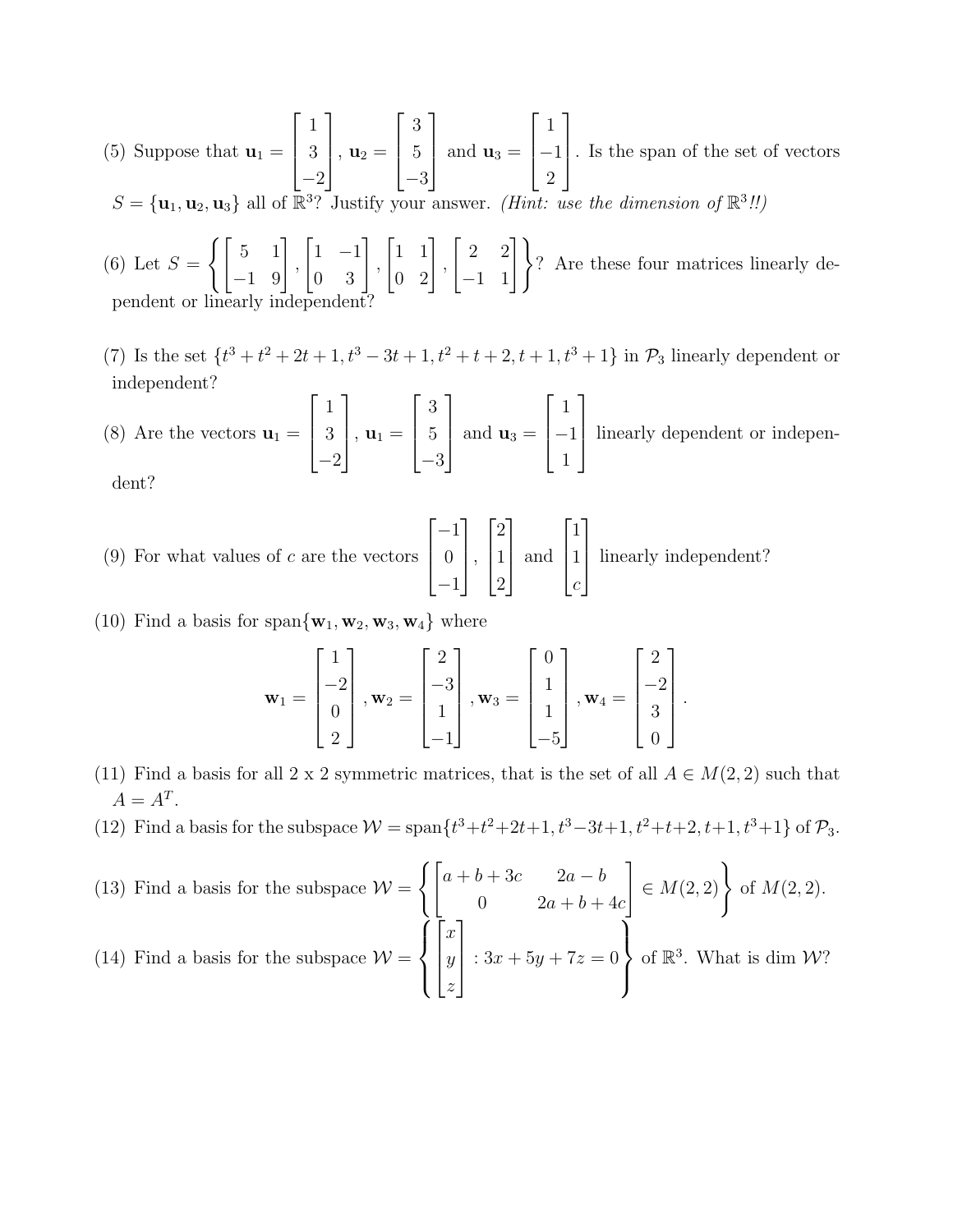(15) Find a basis for 
$$
W = \text{span}\left\{ \begin{bmatrix} 1 \\ 2 \\ 2 \end{bmatrix}, \begin{bmatrix} 3 \\ 2 \\ 1 \end{bmatrix}, \begin{bmatrix} 11 \\ 10 \\ 7 \end{bmatrix}, \begin{bmatrix} 7 \\ 6 \\ 4 \end{bmatrix} \right\}.
$$

- (16) Find a basis for  $\mathcal{P}_6$ . What is the dimension of  $\mathcal{P}_6$ ? Explain your answer.
- (17) Find a basis and the dimension for the subspace of  $M(3,3)$  consisting of all  $3 \times 3$  upper triangular matrices.
- (18) Suppose that A is an  $m \times n$  matrix. Is Null A a subspace of  $\mathbb{R}^n$  or  $\mathbb{R}^m$ ? Is Col A a subspace of  $\mathbb{R}^n$  or  $\mathbb{R}^m$ ?
- (19) Find a basis for the column space and null space for the following matrix:

$$
A = \begin{bmatrix} 1 & -1 & 2 & 3 \\ 2 & 6 & -8 & 1 \\ 2 & -1 & 0 & 1 \end{bmatrix}
$$

What are the rank and nullity of A?

 $(20)$  Given that A has REF R, where

$$
A = \begin{bmatrix} 2 & -4 & 2 & -2 \\ 2 & -4 & 3 & -4 \\ 4 & -8 & 3 & -2 \\ 0 & 0 & -1 & 1 \end{bmatrix} \quad \text{and} \quad R = \begin{bmatrix} 1 & -2 & 0 & 0 \\ 0 & 0 & 1 & 0 \\ 0 & 0 & 0 & 1 \\ 0 & 0 & 0 & 0 \end{bmatrix},
$$

find bases for the row space of A, the column space of A and the null space of A. Give the rank and nullity of  $A$  and  $A<sup>T</sup>$ .

- (21) Suppose A is an  $4 \times 4$  matrix where rank  $A = 4$ . Do the columns of A form a basis for  $\mathbb{R}^4$ ? How many non-zero rows are there in the REF of A? Does the system  $A\mathbf{x} = \mathbf{b}$  have a solution for every  $\mathbf{b} \in \mathbb{R}^{4}$ ? If so, is the solution unique?
- (22) Suppose A is a 6 x 6 matrix where rank  $A = 4$ . Do the rows of A form a basis for  $M(1, 6)$ ? What is the dimension of Col  $A<sup>T</sup>$ ? How many vectors are there in any basis for Null A? How many solutions are there to the homogeneous system  $A\mathbf{x} = \mathbf{0}$ ?
- (23) Is A is a 5 x 7 matrix, what are the possible values for rank A? If A is a 7 x 3 matrix, what are the possible values of rank  $A$ ? If  $A$  is a 4 x 6 matrix, what are the possible values for nullity A?
- (24) If A is a 5 x 7 matrix and nulllity  $A = 3$ , what is nullity  $A<sup>T</sup>$ ?
- (25) Classify each of the following statements as TRUE or FALSE:
	- (a) If  $A\mathbf{x} = \mathbf{0}$  has a unique solution, then there are no vectors in Null A.
	- (b) If A is an  $m \times n$  matrix and  $n > m$ , then the null space of A is not  $\{0\}$ .
	- (c) If A is an  $m \times n$  matrix, then dim Null  $A + \dim$  Col  $A = n$ .